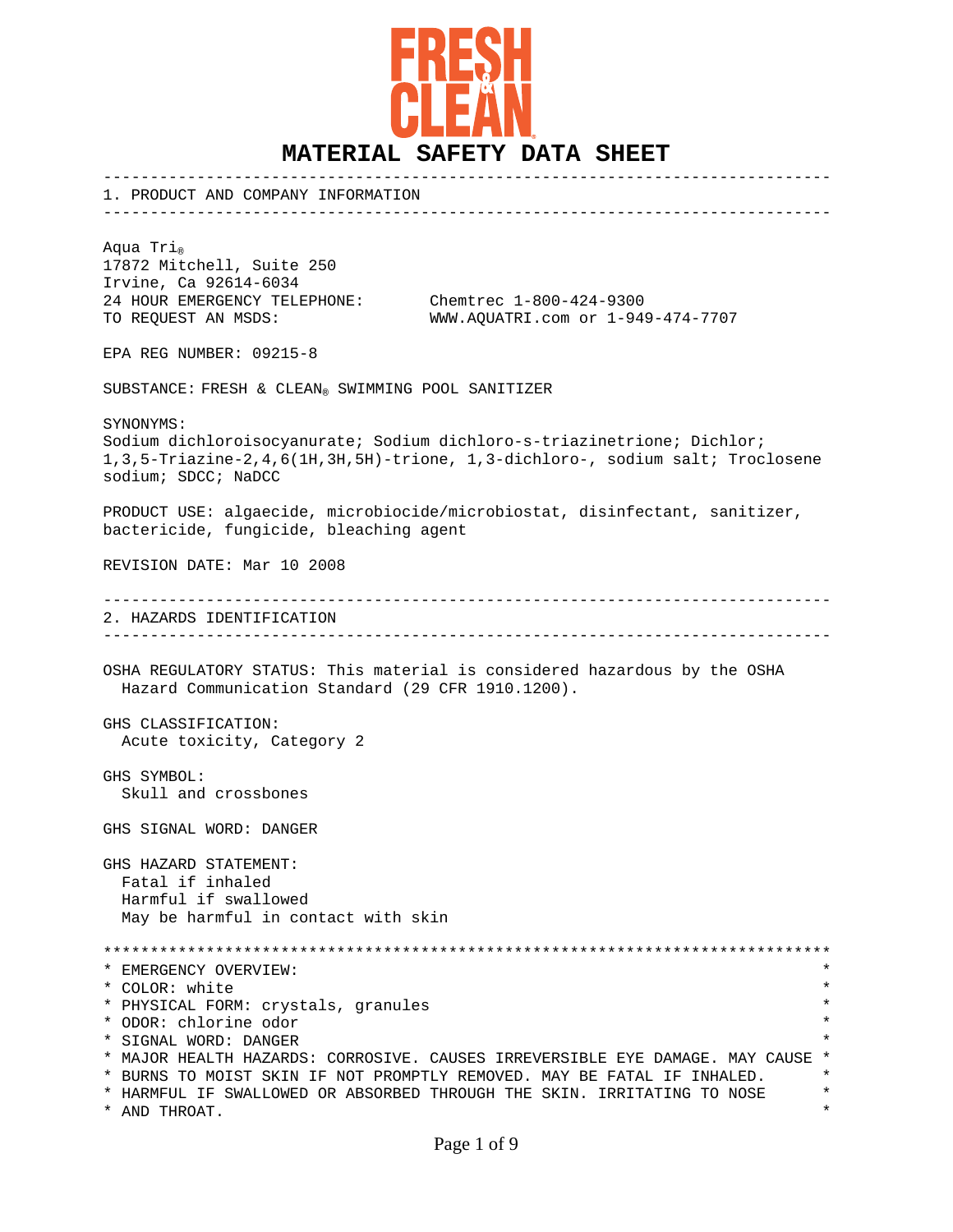\* PHYSICAL HAZARDS: Strong oxidizer. \* \* ECOLOGICAL HAZARDS: This pesticide is toxic to fish and aquatic organisms. \* \* PRECAUTIONARY STATEMENTS: Do not get in eyes, on skin, or on clothing. Do \* \* not breathe dust, vapor or spray mist. Wear goggles, faceshield or \* \* safety glasses. Wash thoroughly with soap and water after handling. \* \* Remove contaminated clothing and wash before reuse. \* \*\*\*\*\*\*\*\*\*\*\*\*\*\*\*\*\*\*\*\*\*\*\*\*\*\*\*\*\*\*\*\*\*\*\*\*\*\*\*\*\*\*\*\*\*\*\*\*\*\*\*\*\*\*\*\*\*\*\*\*\*\*\*\*\*\*\*\*\*\*\*\*\*\*\*\*\*\* POTENTIAL HEALTH EFFECTS: INHALATION: This material in the form as sold is not expected to produce respiratory effects. Particles of respirable size are generally not encountered. The respirable fraction is typically less than 0.1% by weight for the granular and extra granular grades. If ground or otherwise in a powdered form, effects similar to a corrosive substance may occur. May cause severe irritation of the respiratory tract with coughing, choking, pain and possibly burns of the mucous membranes. If significant or prolonged exposure occurs, pulmonary edema may develop, either immediately or more often within a period of 5-72 hours. The symptoms may include tightness in the chest, dyspnea, frothy sputum, cyanosis, and dizziness. Physical findings may include moist rales, low blood pressure and high pulse pressure. Severe cases may be fatal. SKIN CONTACT: This material is corrosive to the skin. Direct contact with wet material or moist skin may cause severe irritation, pain, and possibly burns. Dry material is less irritating than wet material. This material is not a skin sensitizer based on studies with guinea pigs. EYE CONTACT: This material is corrosive to the eye. Direct contact may cause severe irritation, pain and burns, possibly severe, and permanent damage including blindness. The degree of injury depends on the concentration and duration of contact. INGESTION: Not a likely route of exposure. Harmful if swallowed. Ingestion may cause immediate pain and severe burns of the mucous membranes. There may be discoloration of the tissues. Swallowing and speech may be difficult at first and then almost impossible. The effects on the esophagus and gastrointestinal tract may range from irritation to severe corrosion. Edema of the epiglottis and shock may occur. TARGET ORGANS: cardiovascular system, kidneys, bladder CHRONIC EFFECTS: Based on animal studies, exposure to concentrations of monosodium cyanurate at the solubility limit may cause cardiovascular, kidney and urinary bladder effects. MEDICAL CONDITIONS AGGRAVATED BY EXPOSURE: eye disorders, respiratory disorders, skin disorders and allergies CARCINOGEN STATUS: OSHA: No NTP: No IARC: No See Section 11: TOXICOLOGICAL INFORMATION ------------------------------------------------------------------------------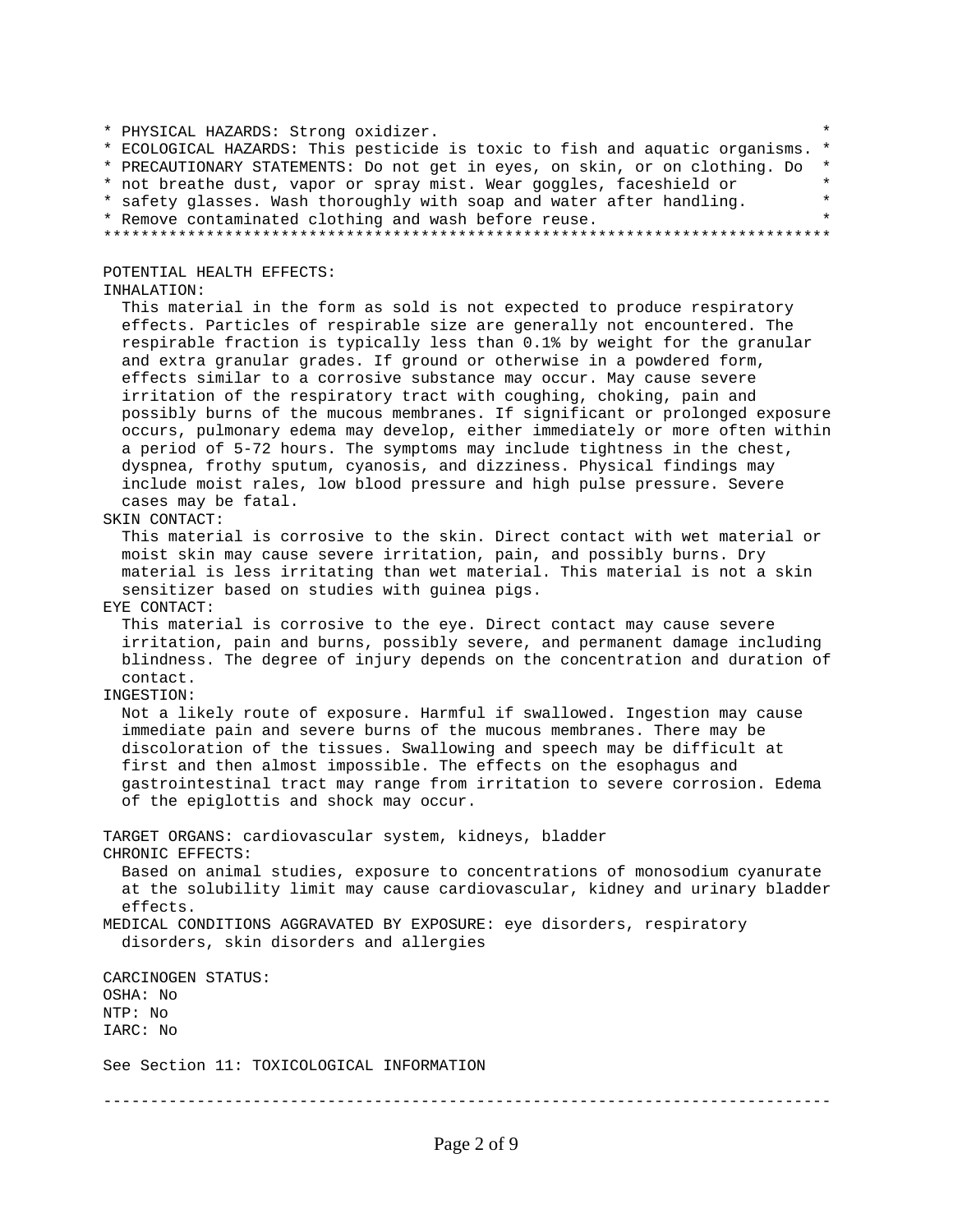3. COMPOSITION/INFORMATION ON INGREDIENTS

COMPONENT: SODIUM DICHLORO-S-TRIAZINETRIONE CAS NUMBER: 2893-78-9 PERCENTAGE: 96-98

COMPONENT: WATER CAS NUMBER: 7732-18-5 PERCENTAGE: 0.5-3

COMPONENT: SODIUM CHLORIDE CAS NUMBER: 7647-14-5 PERCENTAGE: 0.1-1

------------------------------------------------------------------------------

------------------------------------------------------------------------------

4. FIRST AID MEASURES ------------------------------------------------------------------------------

- INHALATION: Move person to fresh air. Give artificial respiration if not breathing. If breathing is difficult, oxygen should be administered by qualified personnel. If respiration or pulse has stopped, have a trained person administer Basic Life Support (Cardio-Pulmonary Resuscitation/Automatic External Defibrillator) and CALL FOR EMERGENCY SERVICES IMMEDIATELY.
- SKIN CONTACT: Immediately flush contaminated areas with water. Remove contaminated clothing, jewelry, and shoes immediately. Wash contaminated areas with soap and water. Thoroughly clean and dry contaminated clothing and shoes before reuse. IF IRRITATION OCCURS, GET MEDICAL ATTENTION.
- EYE CONTACT: Immediately flush eyes with a directed stream of water for at least 15 minutes, forcibly holding eyelids apart to ensure complete irrigation of all eye and lid tissues. Washing eyes within several seconds is essential to achieve maximum effectiveness. Remove contact lenses, if present, after the first 5 minutes, then continue rinsing eye. GET MEDICAL ATTENTION IMMEDIATELY.
- INGESTION: Never give anything by mouth to an unconscious or convulsive person. If swallowed, do not induce vomiting. Give water. If vomiting occurs spontaneously, keep airway clear. Give more water when vomiting stops. GET MEDICAL ATTENTION IMMEDIATELY.
- NOTE TO PHYSICIAN: Probable mucosal damage may contraindicate the use of gastric lavage.

------------------------------------------------------------------------------ 5. FIRE FIGHTING MEASURES ------------------------------------------------------------------------------

FIRE AND EXPLOSION HAZARDS: Negligible fire hazard. If heated by outside source to temperatures above 240 C (464 F), this product will undergo self-substaining decomposition with the evolution of noxious gases but no visible flame. Wet material may generate nitrogen trichloride, an explosion hazard.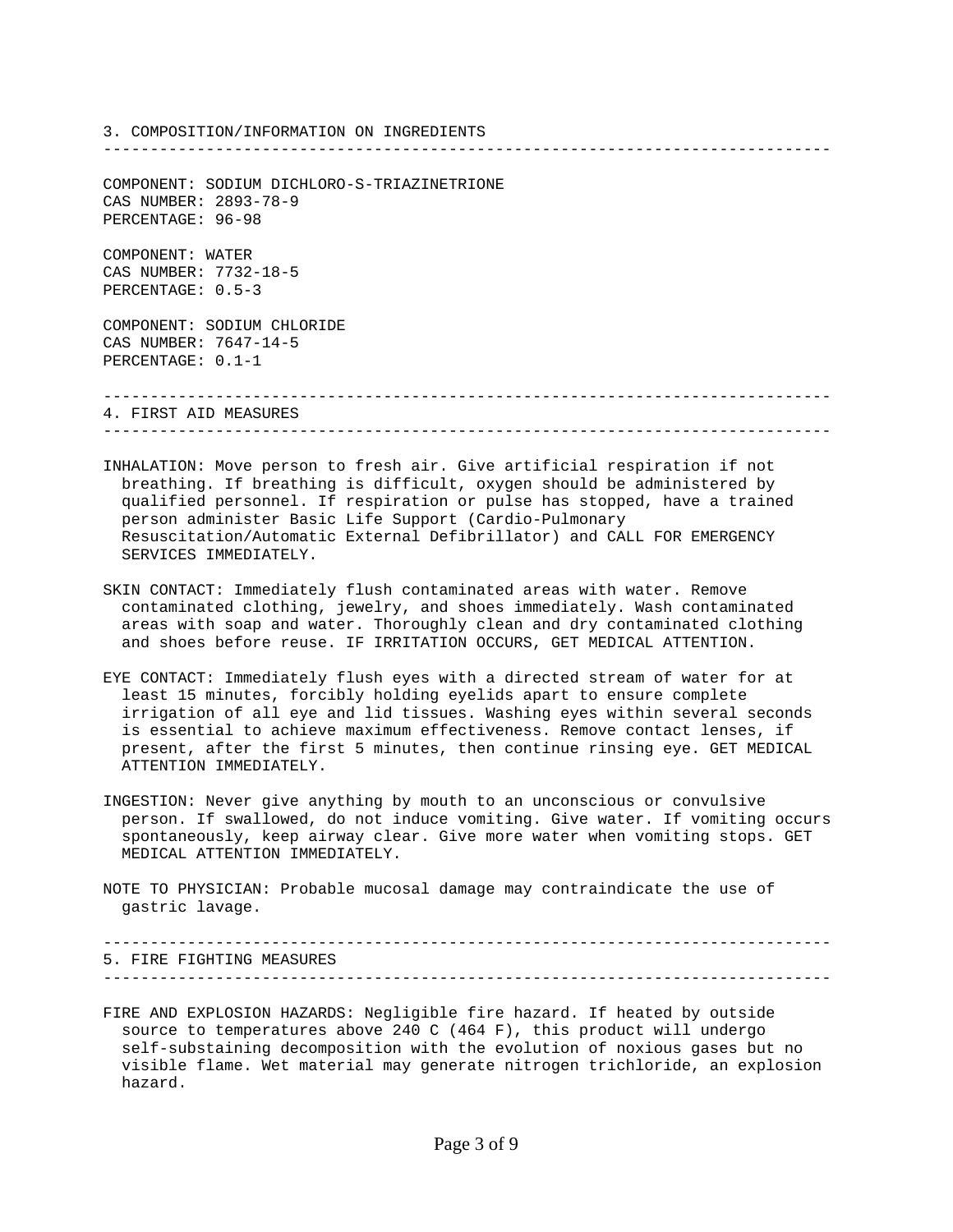EXTINGUISHING MEDIA: Flood with water. Do not use dry chemicals, carbon dioxide or halogenated extinguishing agents.

FIRE FIGHTING: Consider evacuation of personnel located downwind. Keep unnecessary people away, isolate hazard area and deny entry. Move container from fire area if it can be done without risk. Avoid inhalation of material or combustion by-products. Stay upwind and keep out of low areas. Wear NIOSH approved positive-pressure self-contained breathing apparatus in pressure-demand mode. Material which appears undamaged except for being damp on the outside, should be opened and inspected immediately. DO NOT attempt to reseal contaminated drums. Damp material should be neutralized to a non-oxidizing state. Contact Aqua Tri® for instructions for handling and disposal of damp material.

SENSITIVITY TO MECHANICAL IMPACT: Not sensitive

SENSITIVITY TO STATIC DISCHARGE: Not sensitive

HAZARDOUS COMBUSTION PRODUCTS:

 Thermal decomposition or combustion products: chlorine, nitrogen, nitrogen trichloride, cyanogen chloride, oxides of carbon, phosgene

------------------------------------------------------------------------------ 6. ACCIDENTAL RELEASE MEASURES ------------------------------------------------------------------------------

OCCUPATIONAL RELEASE:

Keep unnecessary people away, isolate hazard area and deny entry. DO NOT add water to spilled materials. DO NOT use floor sweeping compounds to clean up spills. Sweep and scoop spilled material into clean, dedicated equipment. Every attempt should be made to avoid mixing spilled material with other chemicals or debris when cleaning up. DO NOT attempt to reseal contaminated drums. DO NOT transport wet or damp material. Damp material should be neutralized to a non-oxidizing state. Contact Aqua Tri® for instructions for handling and disposal of damp material. Keep out of water supplies and sewers. Releases should be reported, if required, to appropriate agencies.

------------------------------------------------------------------------------ 7. HANDLING AND STORAGE ------------------------------------------------------------------------------

STORAGE: Store and handle in accordance with all current regulations and standards. (NFPA Oxidizer Class 3.) Do not allow water to get in container. If liner is present, tie after each use. Keep container tightly closed and properly labeled. Store containers on pallets. Keep away from food, drink and animal feed. Keep separated from incompatible substances (see Section 10 of the MSDS).

HANDLING: Do not get in eyes, on skin, or on clothing. Avoid breathing vapors or dust when opening container. Avoid creation of dust. Wash thoroughly after handling. Never add water to this product. Always add product to large quantities of water. Use clean, dry utensils. Do not add the product to any dispensing device containing residuals of other products.

------------------------------------------------------------------------------

8. EXPOSURE CONTROLS/PERSONAL PROTECTION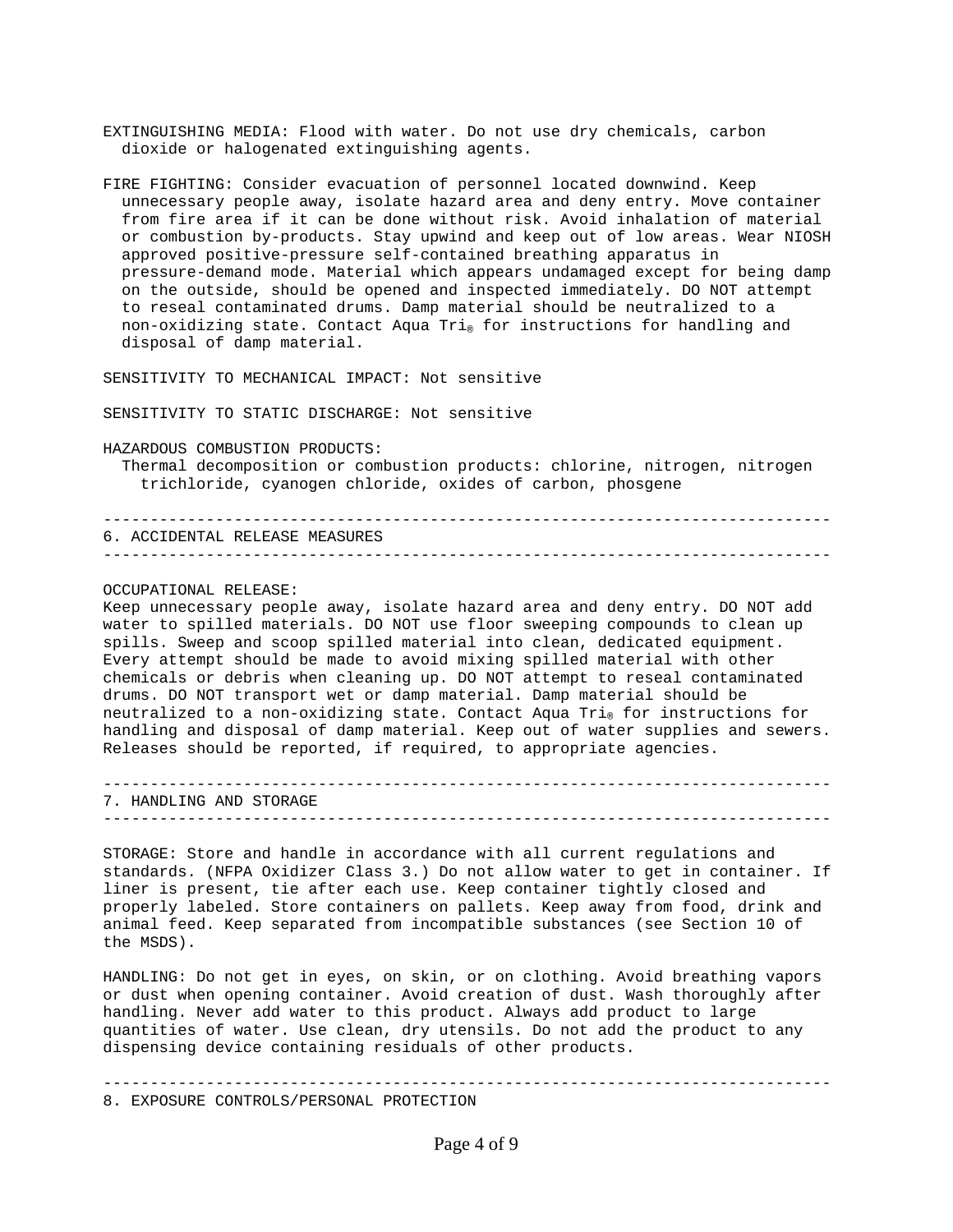------------------------------------------------------------------------------ EXPOSURE LIMITS: ACL® 60 CHLORINATING COMPOSITION: Chlorine and chlorine compounds may be found in slight amounts in the head space of containers of ACL® Products. SODIUM DICHLORO-S-TRIAZINETRIONE: 0.5 mg/m3 recommended TWA 8 hour(s) (internal Occupational Exposure Limit) CHLORINE: 1 ppm (3 mg/m3) OSHA ceiling 0.5 ppm (1.5 mg/m3) OSHA TWA (vacated by 58 FR 35338, June 30, 1993) 1 ppm (3 mg/m3) OSHA STEL (vacated by 58 FR 35338, June 30, 1993) 0.5 ppm ACGIH TWA 1 ppm ACGIH STEL BIOLOGICAL LIMIT VALUES: ACL® 60 CHLORINATING COMPOSITION: No biological limit value(s) available. VENTILATION: Use only in well ventilated areas. Provide local exhaust ventilation where dust or mist may be generated. Ensure compliance with applicable exposure limits. EYE PROTECTION: Wear chemical safety goggles. Provide an emergency eye wash fountain and quick drench shower in the immediate work area. CLOTHING: Wear protective clothing to minimize skin contact. When potential for contact with dry material exists, wear disposable coveralls suitable for dust exposure, such as Tyvek®. Contaminated clothing should be removed and laundered before reuse. GLOVES: Wear appropriate chemical resistant gloves. PROTECTIVE MATERIAL TYPES: butyl rubber, natural rubber, neoprene, nitrile, polyvinyl chloride (PVC), Tyvek® RESPIRATOR: A NIOSH approved respirator with N95 (dust, fume, mist) filters may be permissible under certain circumstances. The added protection of a full face piece respirator is required when visible dusty conditions are encountered and/or eye irritation is a potential. Acid gas cartridges with N95 filters are required when fumes or vapor may be generated. A respiratory protection program that meets 29 CFR 1910.134 must be followed whenever workplace conditions warrant the use of a respirator. ------------------------------------------------------------------------------ 9. PHYSICAL AND CHEMICAL PROPERTIES ------------------------------------------------------------------------------ PHYSICAL STATE: solid

COLOR: white PHYSICAL FORM: crystals, granules ODOR: chlorine odor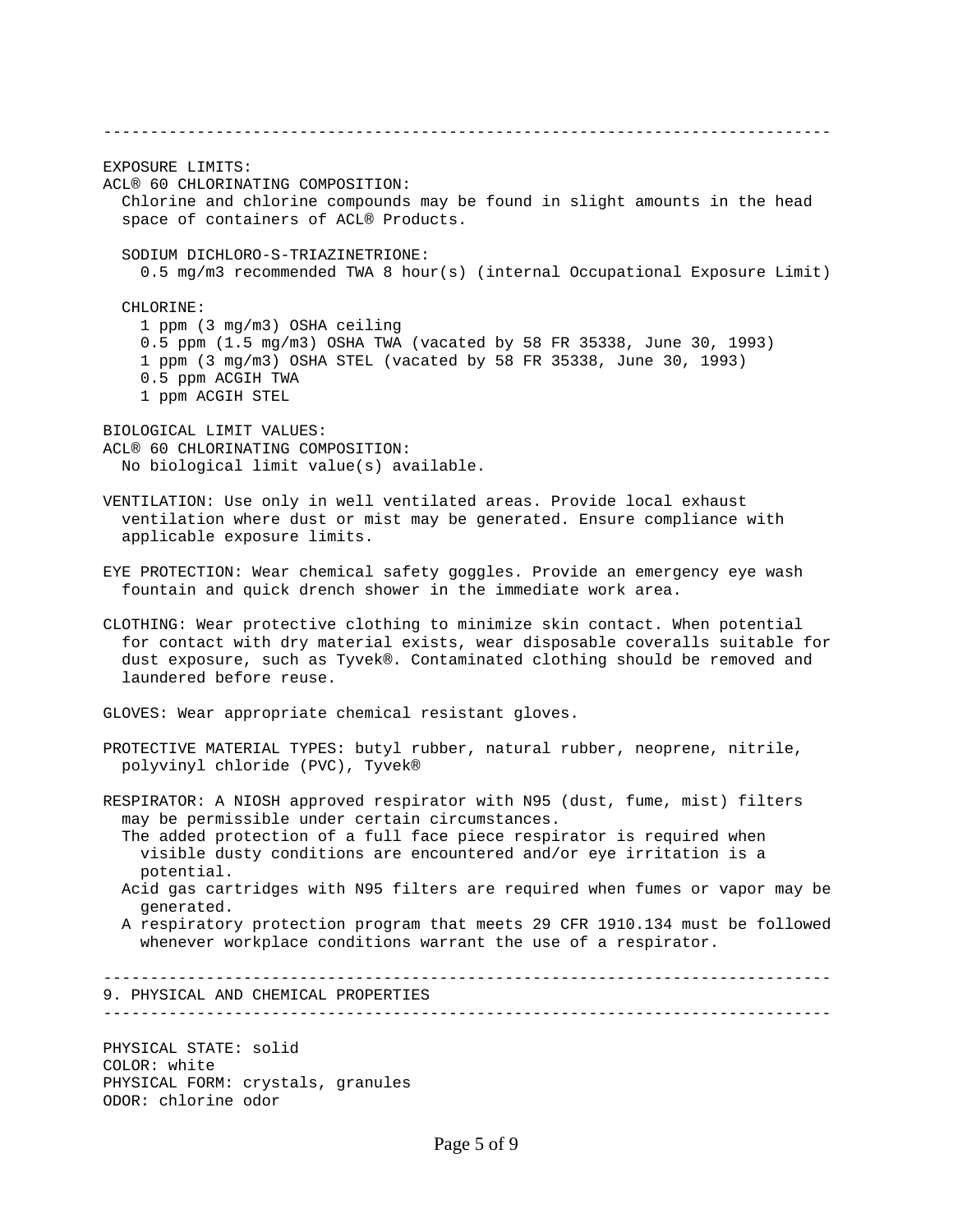MOLECULAR WEIGHT: 220 MOLECULAR FORMULA: C3N3O3Cl2Na BOILING POINT: Not applicable MELTING POINT: decomposes without melting DECOMPOSITION POINT: 486 F (252 C) VAPOR PRESSURE: <0.06 Pa @ 20 C VAPOR DENSITY: Not applicable SPECIFIC GRAVITY (water=1): 1.98 @ 25 C (gm/L) BULK DENSITY: 55-57 lbs/ft3 (loose) WATER SOLUBILITY: 24 g/100 g @ 25 C PH: 6-7 @ 25 C (1% solution) VOLATILITY: Not applicable ODOR THRESHOLD: Not available EVAPORATION RATE: Not applicable COEFFICIENT OF WATER/OIL DISTRIBUTION: Pow = 0

------------------------------------------------------------------------------ 10. STABILITY AND REACTIVITY ------------------------------------------------------------------------------

REACTIVITY: Stable at normal temperatures and pressure.

CONDITIONS TO AVOID: Do not get water inside container. Wet material may generate nitrogen trichloride, an explosion hazard. Avoid contact with easily oxidizable organic material.

INCOMPATIBILITIES: acids, ammonia, bases, floor sweeping compounds, calcium hypochlorite, reducing agents, organic solvents and compounds

HAZARDOUS DECOMPOSITION:

 Thermal decomposition or combustion products: chlorine, nitrogen, nitrogen trichloride, cyanogen chloride, oxides of carbon, phosgene

POLYMERIZATION: Will not polymerize.

------------------------------------------------------------------------------ 11. TOXICOLOGICAL INFORMATION ------------------------------------------------------------------------------

SODIUM DICHLOROISOCYANURATE:

IRRITATION DATA: PRIMARY SKIN IRRITATION: Moderate Irritation (rabbit, 24 hr); PRIMARY EYE IRRITATION: Severe Irritation, Corrosive (rabbit, 24 hr) TOXICITY DATA: 0.27-1.17 mg/L/4 hour(s) inhalation-rat LC50; >5000 mg/kg skin-rabbit LD50; 1823 mg/kg oral-rat LD50 Monosodium cyanurate was administered via drinking water to rats for 104 weeks at concentrations of 0, 400, 1200, 2400, and 5375 ppm (solubility limit). No compound-related effects on body weights, clinical signs of toxicity or food or water consumption were noted during the study. An increased incidence of gross lesions in the urinary tract, calculi in the kidney and lesions in the heart were observed in males receiving the highest dose level of 5375 ppm (solubility limit). The health effects seen in this study were due to precipitation of the test substance in the urinary tract when the test substance was fed at the solubility limit. Adverse health effects were not seen at lower doses where precipitation did not occur. MUTAGENIC DATA: Not mutagenic in 5 salmonella strains and 1 E. coli strain with or without mammalian microsomal activation. REPRODUCTIVE EFFECTS DATA: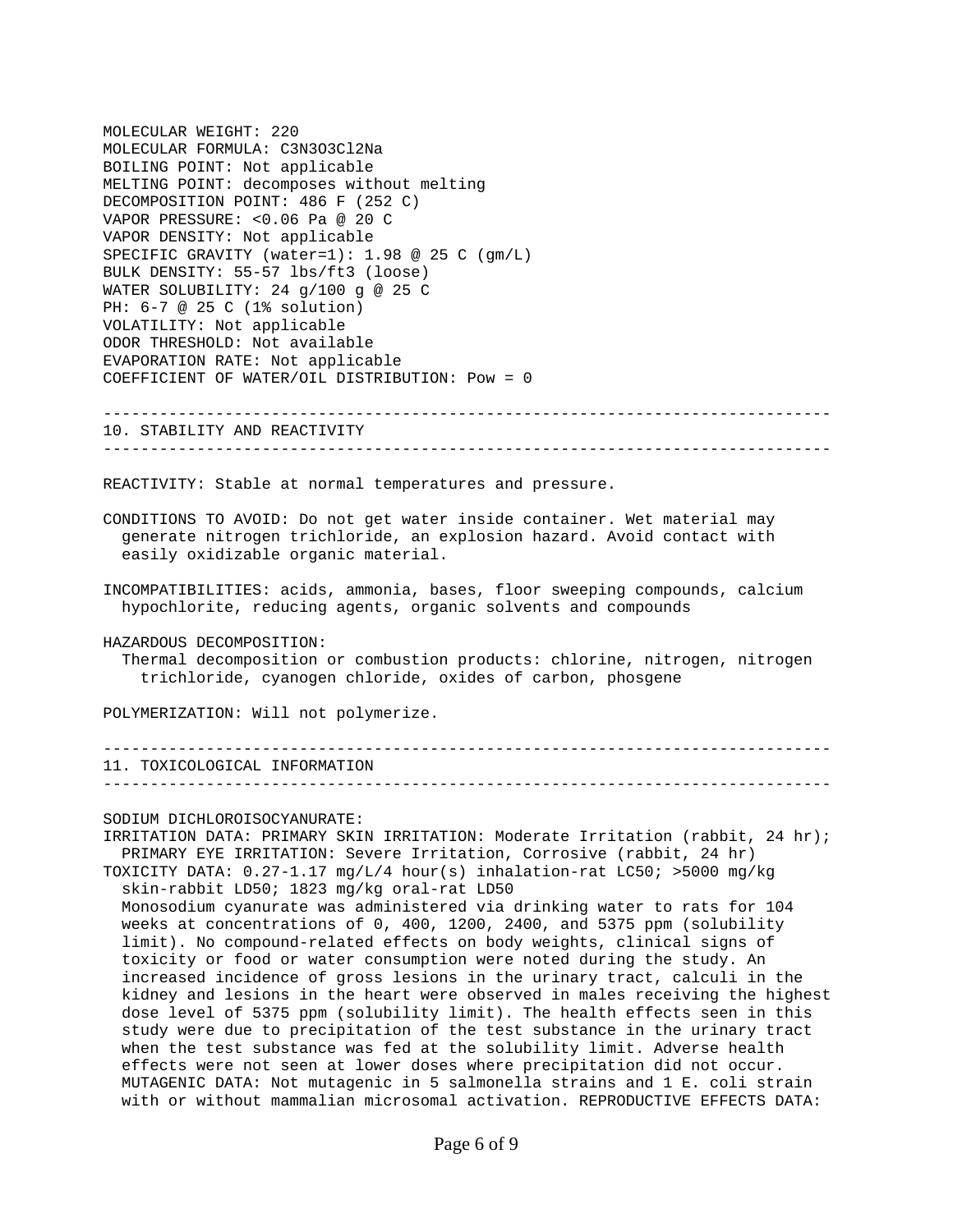There are no known or recorded effects on reproductive function or fetal development.

| 12<br>∸∸ | ECOLOGICAL INFORMATION |
|----------|------------------------|

------------------------------------------------------------------------------

ECOTOXICITY DATA:

- FISH TOXICITY: This material is believed to be highly toxic to aquatic life. 0.25-1.0 mg/L 96 hours LC50 Bluegill Sunfish; 0.13-0.36 mg/L 96 hours LC50 Rainbow Trout; 1.21 mg/L 96 hours LC50 Inland Silverside;
- INVERTEBRATE TOXICITY: 0.196 mg/L 48 hours LC50 Water flea; 1.65 mg/L 96 hours LC50 Mysid Shrimp

 OTHER TOXICITY: 1,916 mg/kg oral-Mallard duck LD50; 1732 mg/kg oral-N. Bobwhite Quail LD50; >10,000 ppm diet-Mallard duck LC50; >10000 ppm diet-N. Bobwhite Quail LD50;

FATE AND TRANSPORT:

- BIODEGRADATION: This material is subject to hydrolysis. Cyanuric acid produced by hydrolysis is biodegradable.
- PERSISTENCE: This material is believed not to persist in the environment. Free available chlorine is rapidly consumed by reaction with organic and inorganic materials to produce chloride ion. The stable degradation products are chloride ion and cyanuric acid.
- BIOCONCENTRATION: Trichloroisocyanuric acid hydrolyzes in water liberating chlorine and cyanuric acid. These products are not bioaccumulative.
- OTHER ECOLOGICAL INFORMATION: This material is toxic to fish and aquatic organisms. Do not discharge effluent containing this product into lakes, streams, ponds, estuaries, oceans, or other waters unless in accordance with the requirements of a National Pollutant Discharge Elimination System (NPDES) permit and the permitting authority has been notified in writing prior to discharge. Do not discharge effluent containing this product into sewer systems without previously notifying the sewage treatment plant authority. For guidance, contact your State Water Board or Regional Office of EPA.

|  | 13. DISPOSAL CONSIDERATIONS |
|--|-----------------------------|
|  |                             |

Use or reuse if possible. This material is a registered pesticide. Dispose in accordance with all applicable regulations. Do not put product, spilled product, or filled or partially filled containers into the trash or waste compactor. Contact with incompatible materials could cause a reaction and fire. DO NOT transport wet or damp material. Damp material should be neutralized to a non-oxidizing state. Contact Aqua Tri $_{\tiny \odot}$  for instructions for handling and disposal of damp material. See product label for container disposal information. May be subject to disposal regulations: U.S. EPA 40 CFR 262. Hazardous Waste Number(s): D001.

Page 7 of 9

------------------------------------------------------------------------------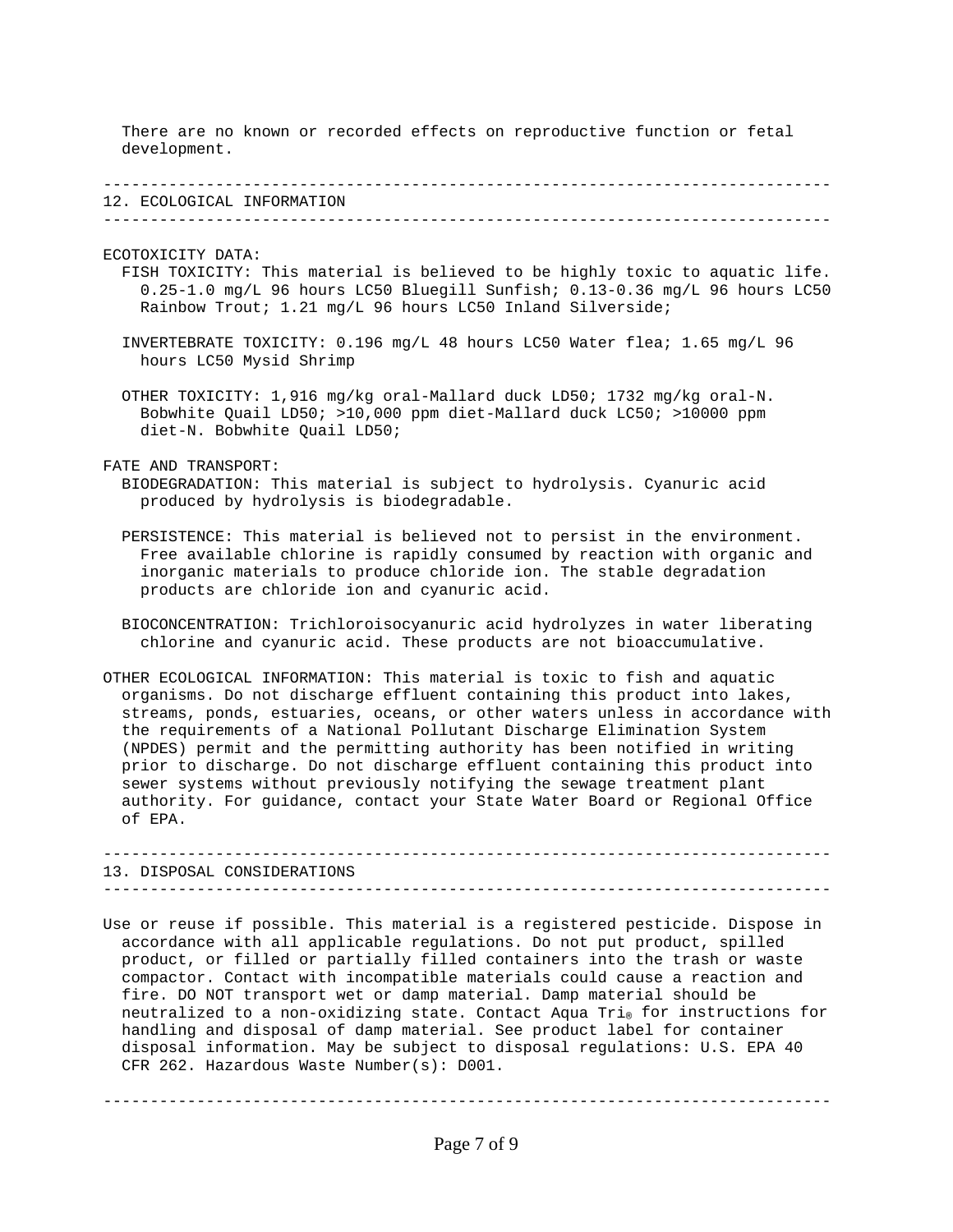14. TRANSPORT INFORMATION

U.S. DOT 49 CFR 172.101: PROPER SHIPPING NAME: Dichloroisocyanuric acid salts ID NUMBER: UN2465 HAZARD CLASS OR DIVISION: 5.1 PACKING GROUP: II LABELING REQUIREMENTS: 5.1

CANADIAN TRANSPORTATION OF DANGEROUS GOODS: SHIPPING NAME: Dichloroisocyanuric acid salts UN NUMBER: UN2465 CLASS: 5.1 PACKING GROUP/RISK GROUP: II

15. REGULATORY INFORMATION ------------------------------------------------------------------------------ U.S. REGULATIONS: CERCLA SECTIONS 102a/103 HAZARDOUS SUBSTANCES (40 CFR 302.4): Not regulated. SARA TITLE III SECTION 302 EXTREMELY HAZARDOUS SUBSTANCES (40 CFR 355.30): Not regulated. SARA TITLE III SARA SECTIONS 311/312 HAZARDOUS CATEGORIES (40 CFR 370.21): ACUTE: Yes CHRONIC: No

------------------------------------------------------------------------------

------------------------------------------------------------------------------

 FIRE: Yes REACTIVE: Yes SUDDEN RELEASE: No

SARA TITLE III SECTION 313 (40 CFR 372.65): Not regulated.

OSHA PROCESS SAFETY (29CFR1910.119): Not regulated.

 OTHER U.S. REGULATIONS: Federal Insecticide, Fungicide and Rodenticide Act (FIFRA): Registered pesticide (40 CFR 152).

STATE REGULATIONS:

California Proposition 65: Not regulated.

 NEW JERSEY WORKER AND COMMUNITY RIGHT TO KNOW: REPORTING REQUIREMENT: SODIUM DICHLORO-S-TRIAZINETRIONE 2893-78-9 96-98% SODIUM CHLORIDE 7647-14-5 0.1-1%

 SPECIAL HEALTH HAZARD SUBSTANCE LIST: Reactive.

 PENNSYLVANIA RIGHT TO KNOW: REPORTING REQUIREMENT: SODIUM DICHLORO-S-TRIAZINETRIONE 2893-78-9 96-98%

CANADIAN REGULATIONS: